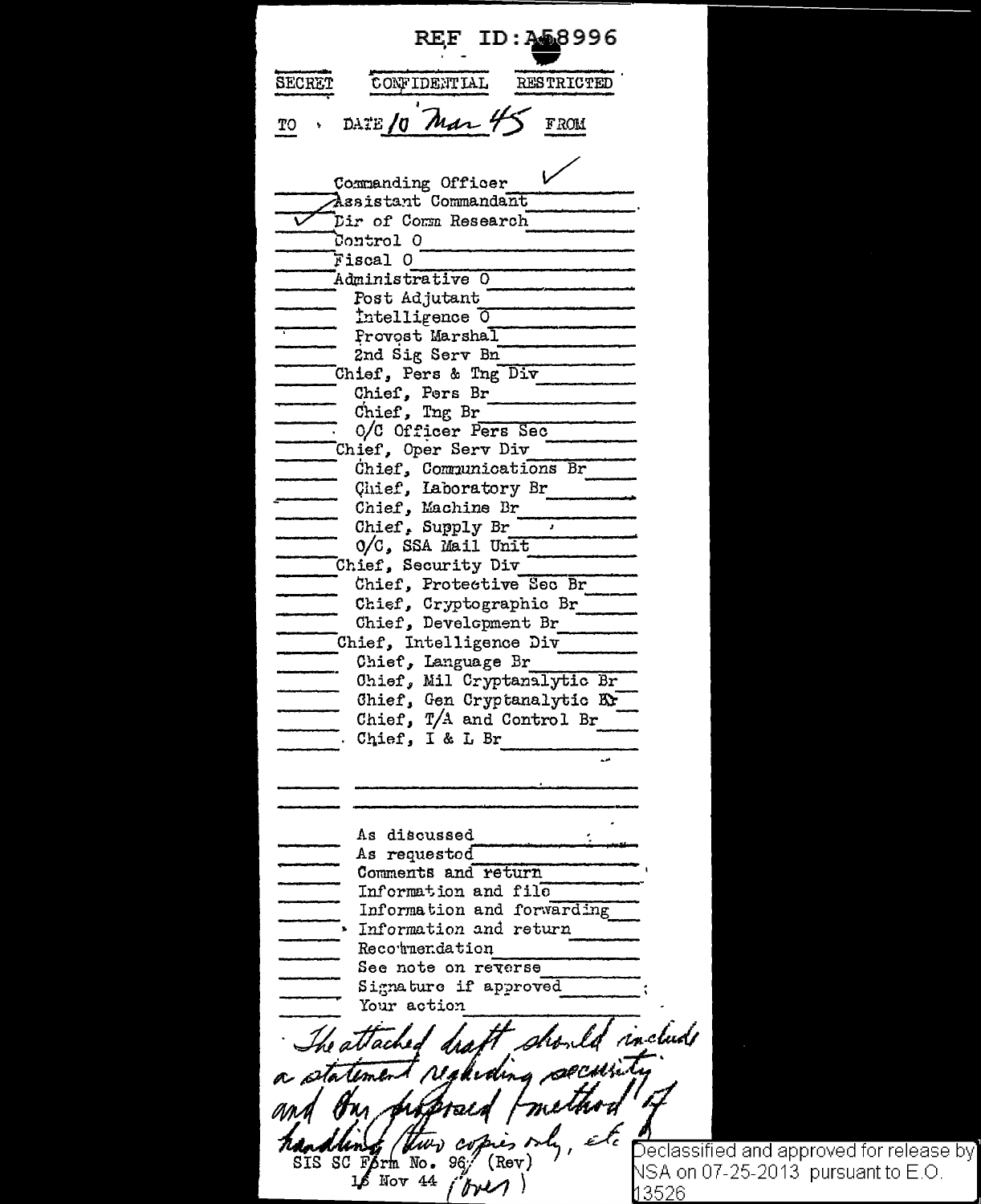REF ID:A58996 With regard to CBB, a similar littles should be written to dig. O, Swipa making reference to a conversation between for. Whim & Will at time of bread to Switch. later tatked to Col Sinkir in a general way about it Don't won't stude him cold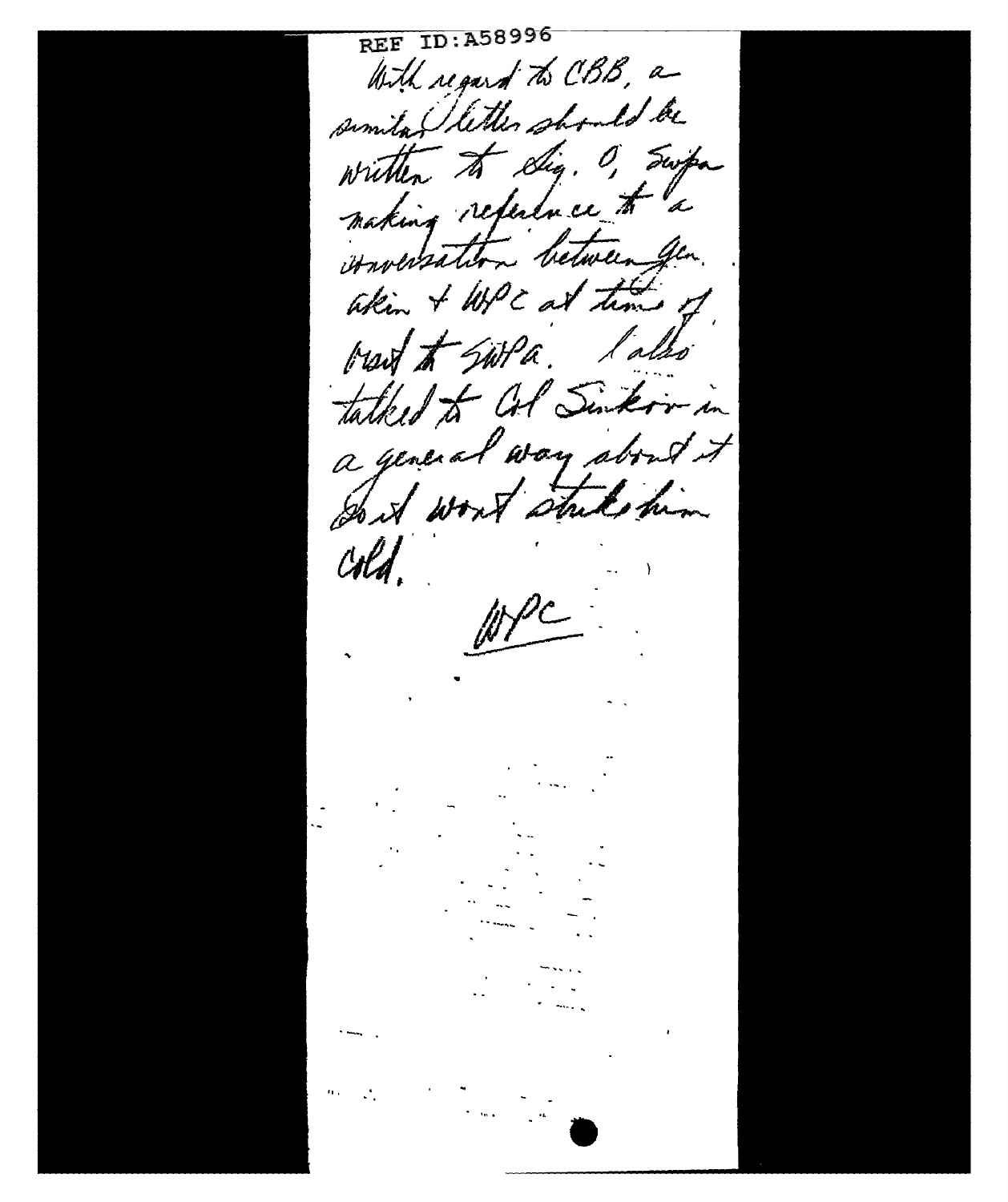REF ID: 358996 REF ID: 15899  $\overline{f_{\text{TO}}}$  pate of max  $45$   $_{\text{FROM}}$ Commanding Officer Assistant Commandant Dir of Comm Research Fiscal O<br>Fiscal O Control 0 Control O<br>Fiscal O<br>Administrative O<br>Post Adjutant Intelligence 0 Provost Marshal 2nd Sig Serv Bn --=,.......----- Chief, Pers & Tng Div --- Chief, Pers Br ----- Ch.ief 1 Tng Br -------- o/c Officer P~e-r\_s\_,,,S\_e\_c \_\_\_\_\_ \_ ontier, ing br<br>
O/C Officer Pers Sec<br>
Chief, Oper Serv Div Chief, Communications Br The Chief, Communications Br<br>
Chief, Laboratory Br<br>
Chief, Machine Br<br>
Chief, Supply Br<br>
O/C, SSA Mail Unit O/C, SSA Mail Unit<br>Chief, Security Div<br>Chief, Protective Sec Br Chief, Protective Sec Br<br>
Chief, Cryptographic Br<br>
Chief, Development Br<br>
Chief, Intelligence Div<br>
Chief, Language Br<br>
Chief, Mil Cryptanalytic Br Chief, Mil Cryptanalytic Br--<br>Chief, Gen Cryptanalytic Br Chief,  $T/A$  and Control Br<br>Chief, I & L Br Ţ As discussed \<br>As requested ,<br>Comments and *f*eturn Information.And file Information and forwarding  $\overline{\phantom{a}}$  Informaticn and return  $\overline{\phantom{a}}$  Recommendation See note on reverse Sig:!lature if approved ----- · Your action ---- here is draft of phopoeed the TO<br>MTO + 1BT or outpert of photo<br>Tecord. I have doubts about<br>how to proceed with CBB + Su to process with CK  $SIS/SC$   $F\circ Fm^QN_0$ . 96  $(Rev)$ 16 Nov 44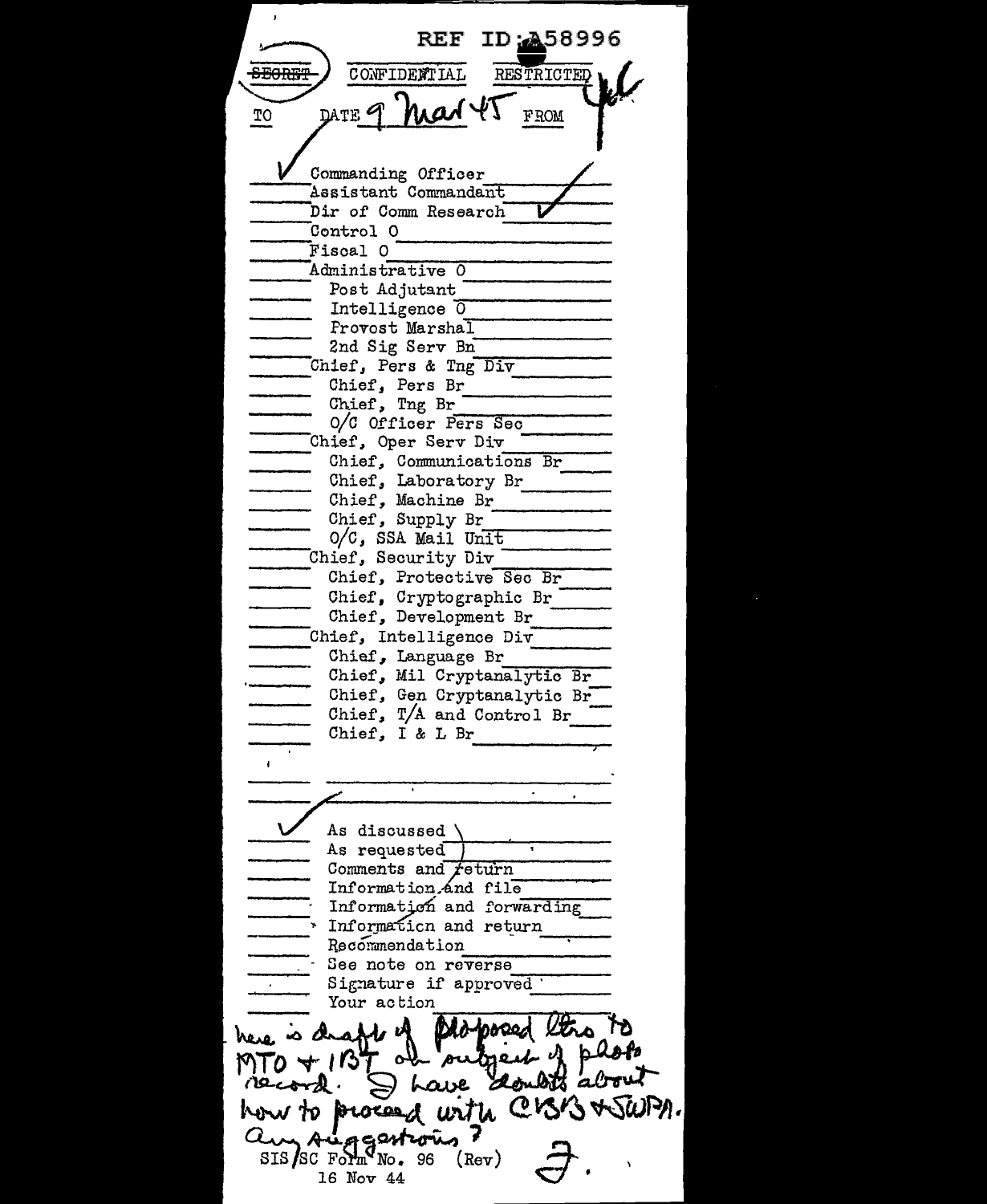WEELDECA5829 what is te of radioto in jar. !?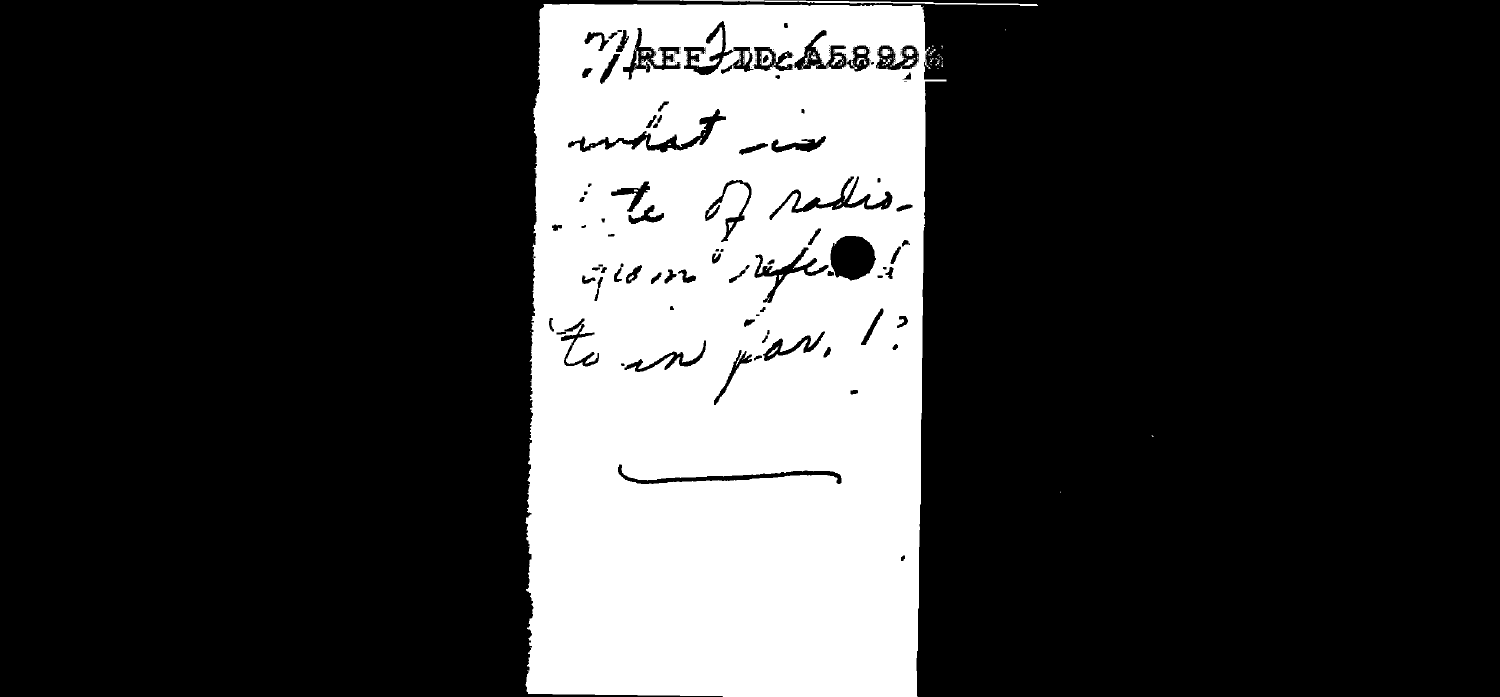| REF IDAA58996                                     |
|---------------------------------------------------|
| SECRET<br>CONFIDENTIAL<br>RESTRICTED              |
| DATE<br>FROM<br>TO                                |
| Commanding Officer                                |
| Assistant Commandant                              |
| Dir of Comm Research<br>Control 0                 |
| Fiscal O                                          |
| Administrative O                                  |
| Post Adjutant                                     |
| Intelligence 0                                    |
| Provost Marshal                                   |
| 2nd Sig Serv Bn                                   |
| Chief, Pers & Tng Div<br>Chief. Pers Br           |
| Chief, Tng Br                                     |
| 0/C Officer Pers Sec                              |
| Chief, Oper Serv Div                              |
| Chief, Communications Br                          |
| Chief, Laboratory Br                              |
| Chief, Machine Br<br>Chief, Supply Br.            |
| O/C, SSA Mail Unit                                |
| Chief, Security Div                               |
| Chief, Protective Sec Br                          |
| Chief, Cryptographic Br                           |
| Chief, Development Br                             |
| Chief, Intelligence Div                           |
| Chief, Language Br<br>Chief, Mil Cryptanalytic Br |
| Chief, Gen Cryptanalytic Er                       |
| Chief, T/A and Control Br                         |
| Chief, I & L Br                                   |
|                                                   |
|                                                   |
|                                                   |
| <b>As discussed</b>                               |
| As requosted                                      |
| Comments and return                               |
| Information and file                              |
| Information and forwarding                        |
| Information and return<br>Recommendation          |
| See note on reverse                               |
| Signature if approved                             |
| Your action                                       |
| $\overline{a}$<br><i>otherw</i>                   |
|                                                   |
|                                                   |
|                                                   |
| (Rev)<br>SIS SC Form No. 96<br>16 Nov 44          |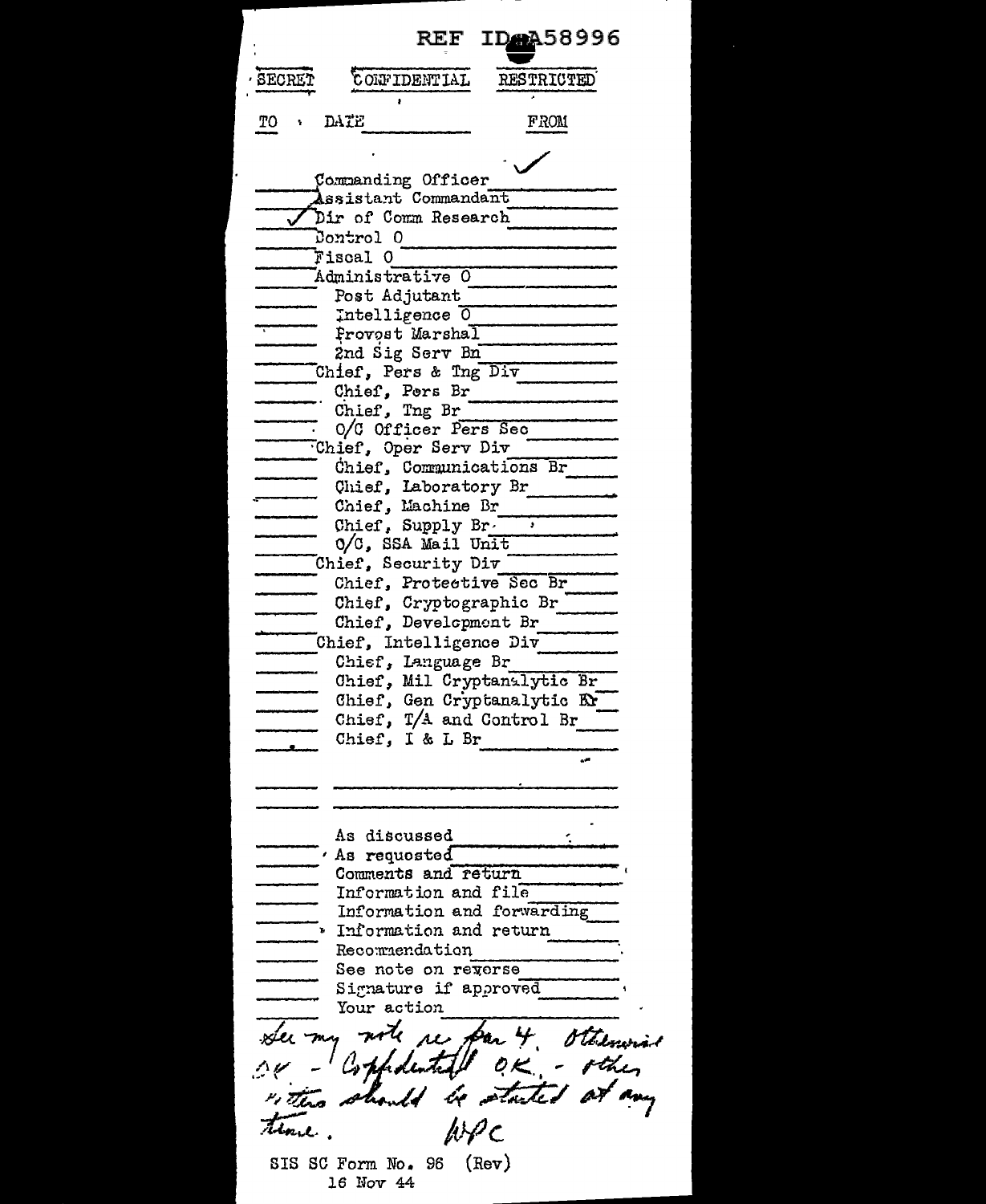REF ID: A58296 SECRET COFIDTATIAL RESTRICTED TO DATE  $1.10 + 45$  FROM Commanding Officer  $A$ asistant Commandant ----Dir of Comm Research **\I** \_\_\_ \_\_\_,\_ Control 0 ----------- Administrative O Post Adjutant<br>Intelligence 0 Provost Marshal 2nd Sig Serv Bn Chief, Pers & Tng Div<br>
Chief, Pers Br<br>
Chief, Tng Br  $O/C$  Officer Pers Sec Chief, Oper Serv Div ------ --------- Chief, Communications Br ---- Chief, Laboratory Br Chief, Laboratory Br<br>Chief, Laboratory Br<br>Chief, Machine Br<br>Chief, Supply Br<br>0/C, SSA Mail Unit Chief, Security Div<br>
Chief, Protective Sec Br<br>
Chief, Cryptographic Br<br>
Chief, Development Br ----- Chief, Intelligence Div --- Chi EU', Language Br ------ -.,,.--,-...,....-.,,.-- Chief, Mil Cryptanalytic Br Chief, Gen Cryptanalytic Br Chief,  $T/A$  and Control Br As discussed As requested<br>Comments and return Information and file<br>Information and forwarding • ... Informa ticn and return -- --- Recom.~endation See note on re\_v\_e\_r\_s\_e \_\_\_\_ \_ See note on reverse<br>Signature if approved<br>Your action See note on reverse<br>Signature if approved<br>Your action<br>D V Nereuvith draft for approval (1) Pr Nerework de affirmation of provention of the Capture of Capture of Capture of Capture of Capture of Capture of Capture of Capture of Capture of Capture of Capture of Capture of Capture of Capture of Capture of Captu  $~\ldots$ confidential function SIS SC Form No. 96 (Rev)<br>3 . Now about the working letters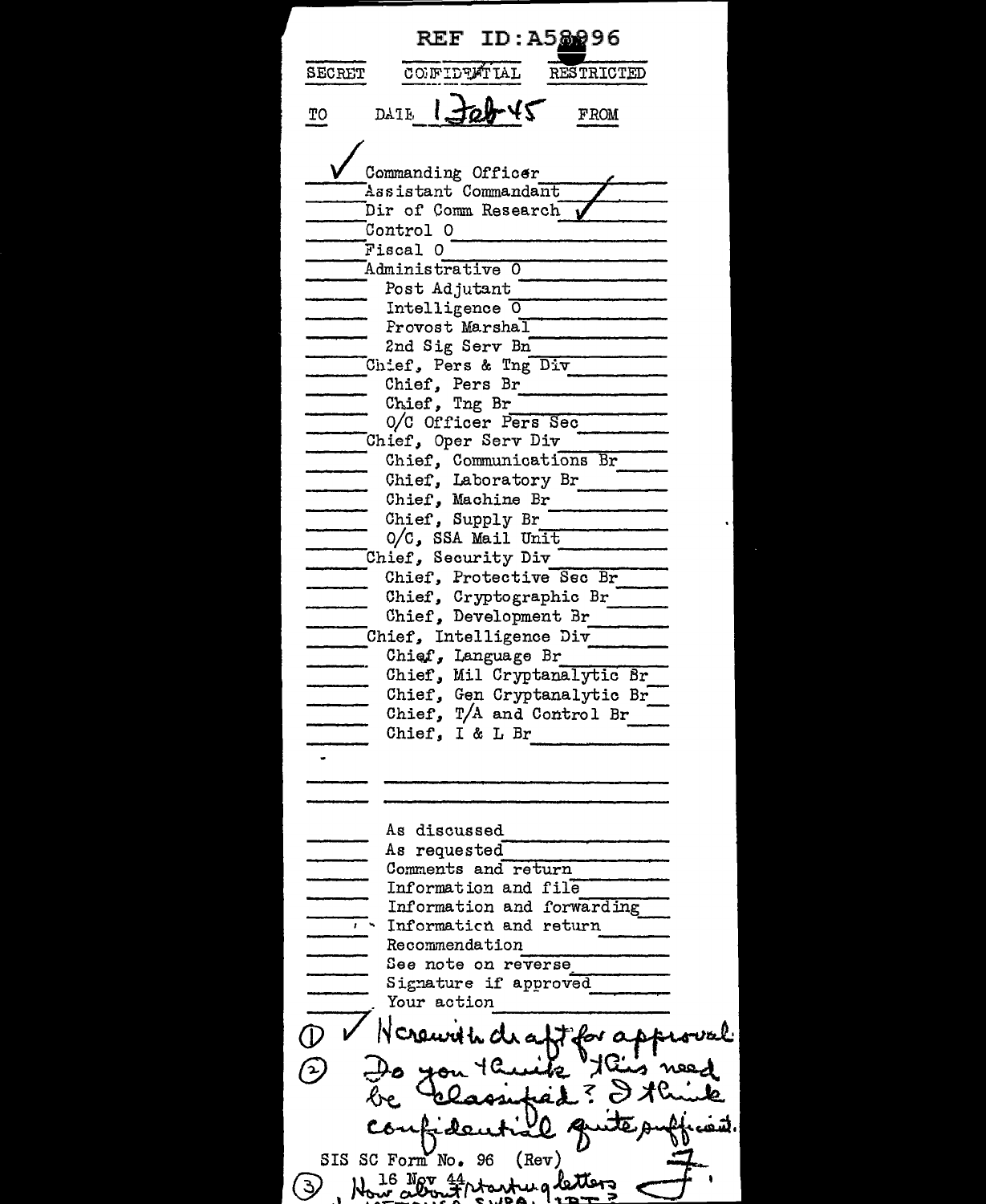**SP8IS-3** 

CIS JAN 19

 $\overline{l^2}$ 

## 16 February 1945.

**SUBJECT:** Photographic Project, Signal Intelligence Installations and Activities, ETO, for Historical Purposes.

₩₩₩₩¤€8996

TO:

Director, Signal Intelligence Division, European Theater of Operations.

In accordance with radiogram 1 Feb 45, there is attached a copy of the recent correspondence between this office and the Hq., Army Pictorial Service, Washington, regarding the preparation of a pictorial record of the local Signal Security Agency installations and activities, for historical purposes.

It will be noted that the record will consist 2.  $-$ -of two parts, it having developed that good motion pictures of interior operations and activities would be impractical to make without extensive preparations and the installation of special lighting fixtures. It is likely that similar conditions in your installations will also make it desirable to restrict the motion picture record to outside buildings and areas. Moreover, it is believed that the film strips and accompanying sound records will be quite satisfactory for historical purposes and technically better for training purposes than a complete motion picture record. Your proposal to record the installations and operations of Corps and Army Radio Intelligence activities is regarded as being very pertinent and this part of the record is deemed to be very important.

This office would appreciate having, as soon 3. as practicable, a copy of the detailed plans drawn up for making the motion pictures and film strip records of signal intelligence installations and activities under your direction. Coordination of similar projects in the several theaters and their integration with the SSA project is deemed highly desirable. It is proposed that the motion picture film and set of film strips prepared within each theater should tell a well-knit story of the activities within that theater, but at the same time, the respective local stories should, if possible, be capable of being integrated with the motion picture

<u>DENTIAL</u>